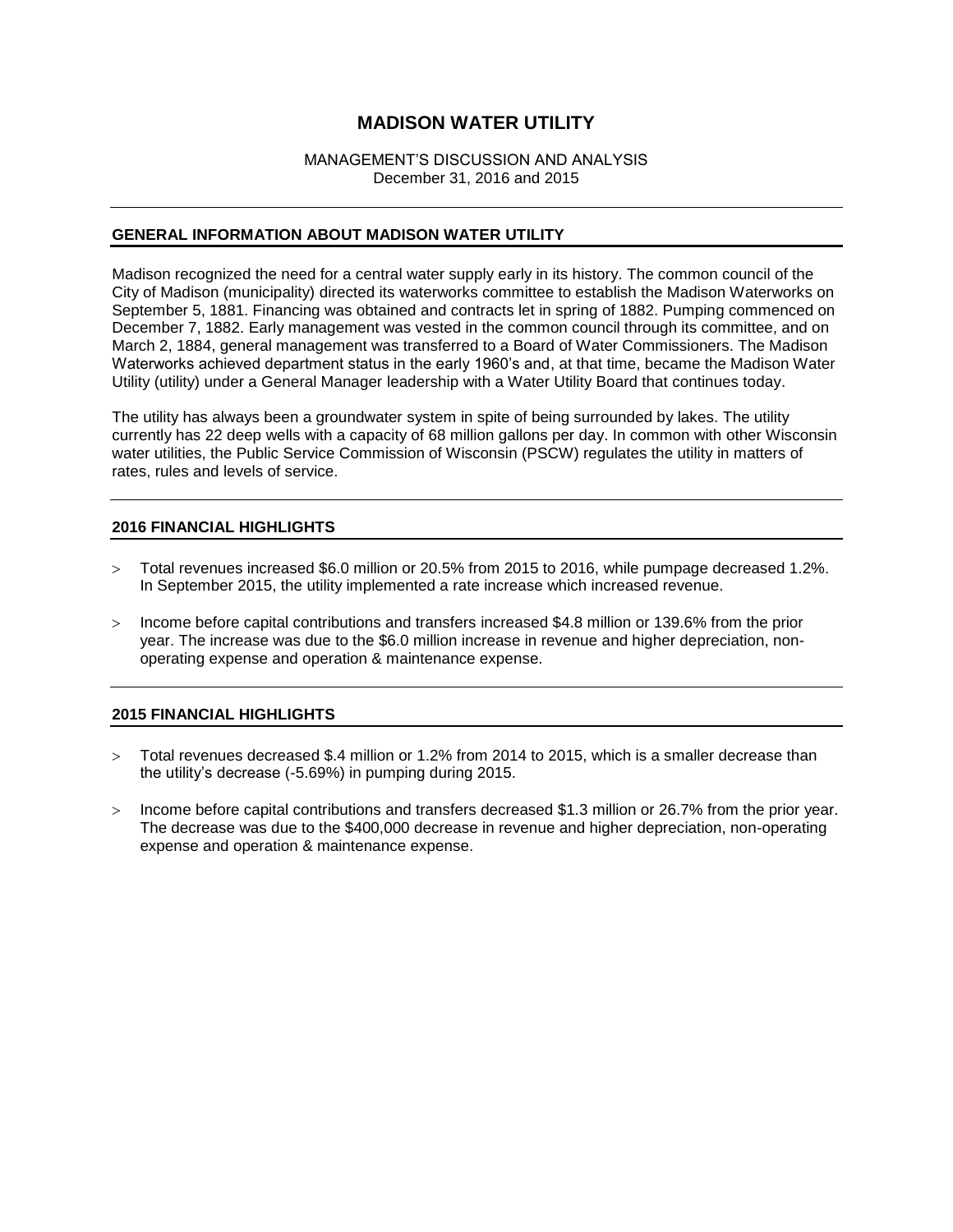#### MANAGEMENT'S DISCUSSION AND ANALYSIS December 31, 2016 and 2015

#### **RATES**

The utility was granted a 31% rate increase by the PSCW, which became fully effective September 29, 2015. The utility is currently ranked thirty-sixth for residential rates out of 78 rates for utilities classified as AB (over 4,000 customers) in Wisconsin.

## **UTILITY FINANCIAL ANALYSIS**

The Statement of Net Position includes all of the utility's assets and liabilities and provides information about the nature and amount of investments in resources and the obligations to creditors. This statement provides the basis for evaluating the capital structure and assessing the liquidity and financial flexibility of the utility.

A summary of the utility's Statements of Net Position is presented in Table 1 as of December 31:

#### *Table 1*

## **Condensed Statements of Net Position (000's)**

|                                  | 2016         | 2015           | Restated<br>2014 |
|----------------------------------|--------------|----------------|------------------|
| <b>Current and Other Assets</b>  | \$<br>62,207 | \$<br>59,727   | \$.<br>38,610    |
| <b>Capital Assets</b>            | 266,711      | 244,982        | 227,395          |
| <b>Total Assets</b>              | 328,918      | 304,709        | 266,005          |
| Deferred Outflows of Resources   | 6,888        | 3,098          | 1,959            |
| <b>Current Liabilities</b>       | 15,643       | 14,879         | 14,657           |
| Long-term Debt Outstanding       | 180,840      | 166,490        | 131,000          |
| Long-term Liabilities            | 16,561       | 13,819         | 12,243           |
| <b>Total Liabilities</b>         | 213,044      | 195,188        | 157,900          |
| Deferred Inflows of Resources    | 1,864        |                |                  |
| Net Investment in Capital Assets | 106,282      | 98,847         | 99,646           |
| Restricted                       | 7,964        | 8,369          | 7,251            |
| Unrestricted                     | 6,652        | 5,403          | 3,167            |
| <b>Total Net Position</b>        | 120,898      | 112,619<br>\$. | 110,064<br>3     |

Total assets combined with deferred outflows of resources increased \$28.0 million and total liabilities with deferred inflows of resources increased \$19.7 million, resulting in an increase in net position of \$8.3 million from 2015. In 2015, total assets combined with deferred outflows of resources increased \$39.8 million and total liabilities increased \$37.3 million, resulting in an increase in net position of \$2.5 million.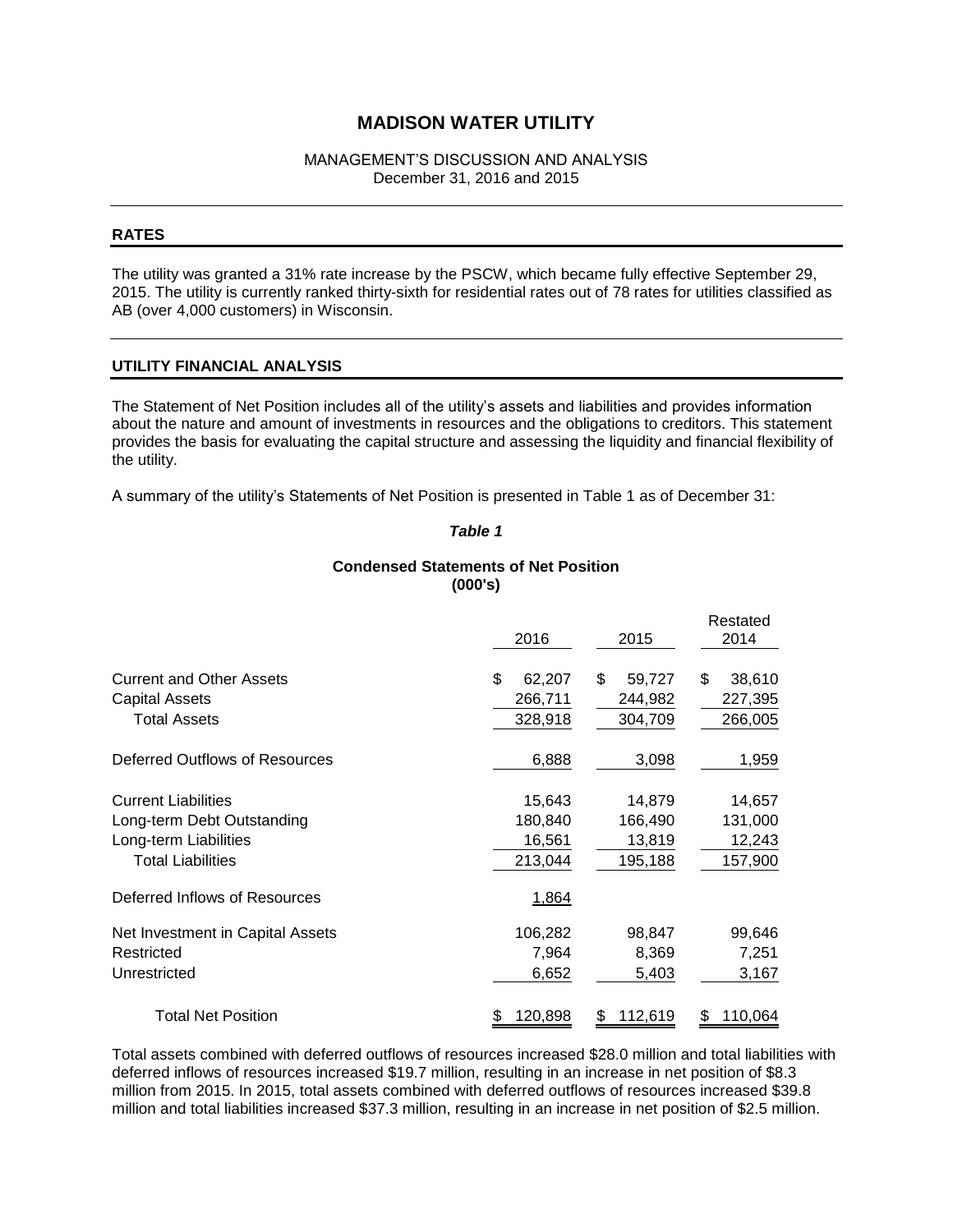#### MANAGEMENT'S DISCUSSION AND ANALYSIS December 31, 2016 and 2015

#### **UTILITY FINANCIAL ANALYSIS** (cont.)

## *Table 2*

## **Condensed Statements of Revenues, Expenses and Changes in Net Position (000's)**

|                                                        | Year Ended December 31, |         |    |          |    |                  |
|--------------------------------------------------------|-------------------------|---------|----|----------|----|------------------|
|                                                        |                         | 2016    |    | 2015     |    | Restated<br>2014 |
| <b>Operating Revenues</b>                              | \$                      | 34,588  | \$ | 28,381   | \$ | 28,658           |
| <b>Other Operating Revenues</b>                        |                         | 964     |    | 1,132    |    | 1,208            |
| <b>Total Revenues</b>                                  |                         | 35,552  |    | 29,513   |    | 29,866           |
| Operation & Maintenance Expense                        |                         | 15,373  |    | 15,250   |    | 15,107           |
| <b>Depreciation Expense</b>                            |                         | 6,328   |    | 5,776    |    | 5,621            |
| Nonoperating Expense                                   |                         | 5,623   |    | 5,054    |    | 4,451            |
| <b>Total Expenses</b>                                  |                         | 27,324  |    | 26,080   |    | 25,179           |
| Income before Capital                                  |                         |         |    |          |    |                  |
| <b>Contributions and Transfers</b>                     |                         | 8,228   |    | 3,434    |    | 4,687            |
| <b>Capital Contributions</b>                           |                         | 5,789   |    | 2,311    |    | 858              |
| Transfers, net                                         |                         | (5,738) |    | (5, 910) |    | (5,577)          |
| Change in Net Position                                 |                         | 8,279   |    | (165)    |    | (32)             |
| <b>Beginning Net Position</b>                          |                         | 112,619 |    | 110,064  |    | 110,096          |
| Cumulative effect of change in accounting<br>principle |                         |         |    | 2,720    |    |                  |
|                                                        |                         |         |    |          |    |                  |
| <b>Ending Net Position</b>                             | \$                      | 120,898 | \$ | 112,619  | \$ | 110,064          |

The utility's total revenues increased \$6.0 million or 20.5% from 2015 to 2016. Although pumping decreased slightly (1.49%), the utility added 448 new customers in 2016. In addition, the utility implemented a rate increase on September 29, 2015. This increase was in effect for all of 2016. Total revenues decreased \$0.4 million or 1.2% in 2015 from 2014, which is a smaller decrease than the utility's decrease (-5.69%) in pumping during 2015.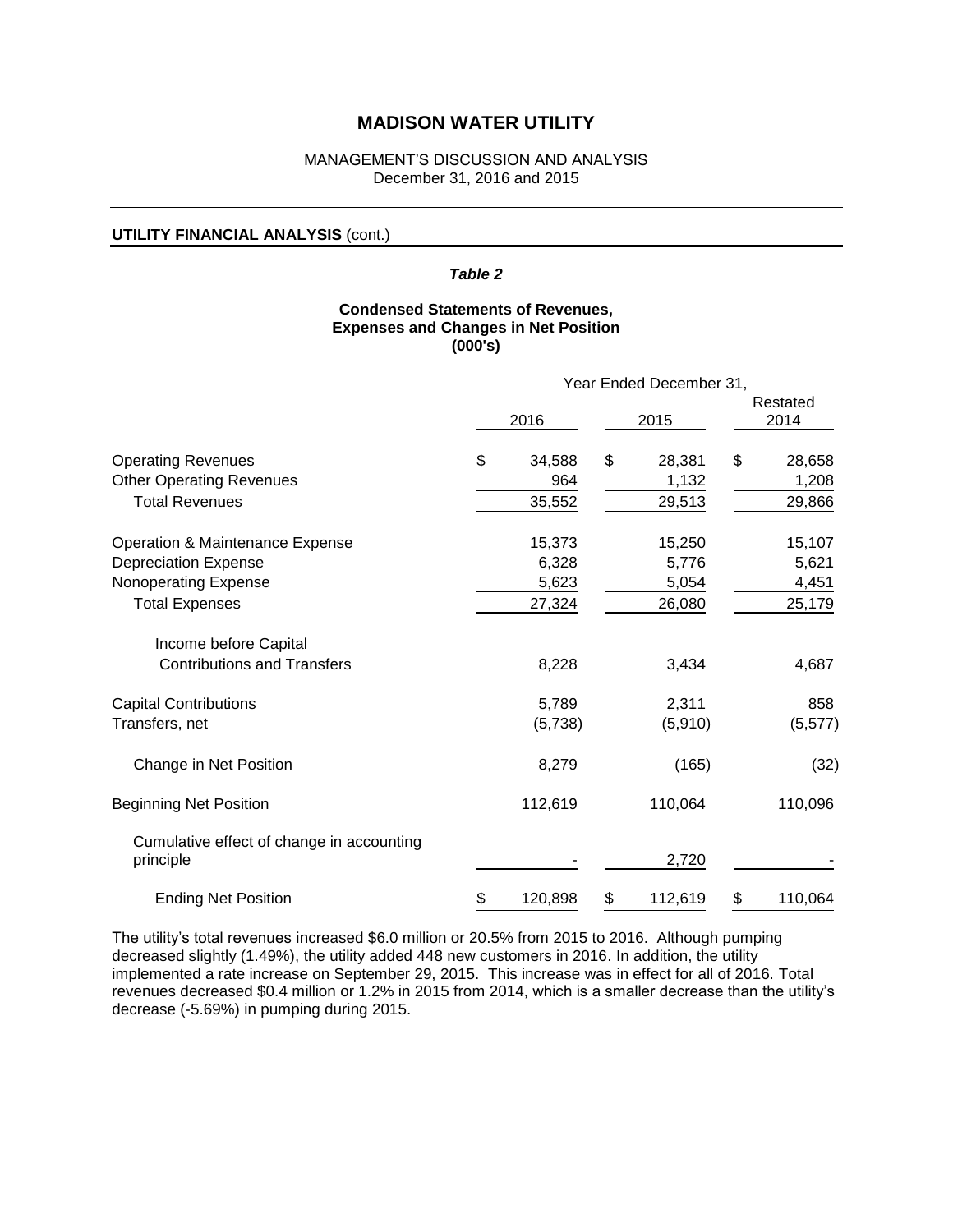## MANAGEMENT'S DISCUSSION AND ANALYSIS December 31, 2016 and 2015

## **UTILITY FINANCIAL ANALYSIS** (cont.)

## *Table 3*

## **Operating Revenues and Expenses (000's)**

|                                        | Year Ended December 31, |        |      |        |                  |        |
|----------------------------------------|-------------------------|--------|------|--------|------------------|--------|
|                                        | 2016                    |        | 2015 |        | Restated<br>2014 |        |
| <b>OPERATING REVENUES</b>              |                         |        |      |        |                  |        |
| <b>Unmetered Sales</b>                 | \$                      | 175    | \$   | 91     | \$               | 110    |
| <b>Metered Sales</b>                   |                         |        |      |        |                  |        |
| Residential                            |                         | 12,377 |      | 11,168 |                  | 11,607 |
| Commercial                             |                         | 11,534 |      | 9,395  |                  | 9,421  |
| Industrial                             |                         | 1,060  |      | 960    |                  | 1,098  |
| Public authority                       |                         | 4,502  |      | 2,848  |                  | 2,603  |
| Sales for resale                       |                         | 262    |      | 333    |                  | 355    |
| <b>Total Metered Sales</b>             |                         | 29,735 |      | 24,704 |                  | 25,084 |
| <b>Private Fire Protection</b>         |                         | 585    |      | 424    |                  | 372    |
| <b>Public Fire Protection</b>          |                         | 4,094  |      | 3,162  |                  | 3,092  |
| <b>Total Sales of Water</b>            |                         | 34,589 |      | 28,381 |                  | 28,658 |
| <b>Customer Late Payment Penalties</b> |                         | 176    |      | 163    |                  | 221    |
| Miscellaneous                          |                         | 100    |      | 91     |                  | 55     |
| Rents from water property              |                         | 214    |      | 383    |                  | 410    |
| Other                                  |                         | 473    |      | 495    |                  | 522    |
| <b>Total Operating Revenues</b>        |                         | 35,552 |      | 29,513 |                  | 29,866 |
| <b>OPERATING EXPENSES</b>              |                         |        |      |        |                  |        |
| Source of Supply                       |                         | 75     |      | 53     |                  | 124    |
| Pumping                                |                         | 3,584  |      | 3,422  |                  | 3,748  |
| <b>Water Treatment</b>                 |                         | 742    |      | 744    |                  | 732    |
| <b>Transmission and Distribution</b>   |                         | 5,460  |      | 6,180  |                  | 5,841  |
| <b>Customer Accounts</b>               |                         | 847    |      | 735    |                  | 854    |
| <b>Administrative and General</b>      |                         | 4,188  |      | 3,633  |                  | 3,778  |
| <b>Total Operation and Maintenance</b> |                         | 14,896 |      | 14,767 |                  | 15,077 |
| Depreciation                           |                         | 6,328  |      | 5,776  |                  | 5,621  |
| <b>Taxes</b>                           |                         | 477    |      | 483    |                  | 30     |
| <b>Total Operating Expenses</b>        |                         | 21,701 |      | 21,026 |                  | 20,728 |
| Operating Income                       | \$                      | 13,851 | \$   | 8,487  | \$               | 9,138  |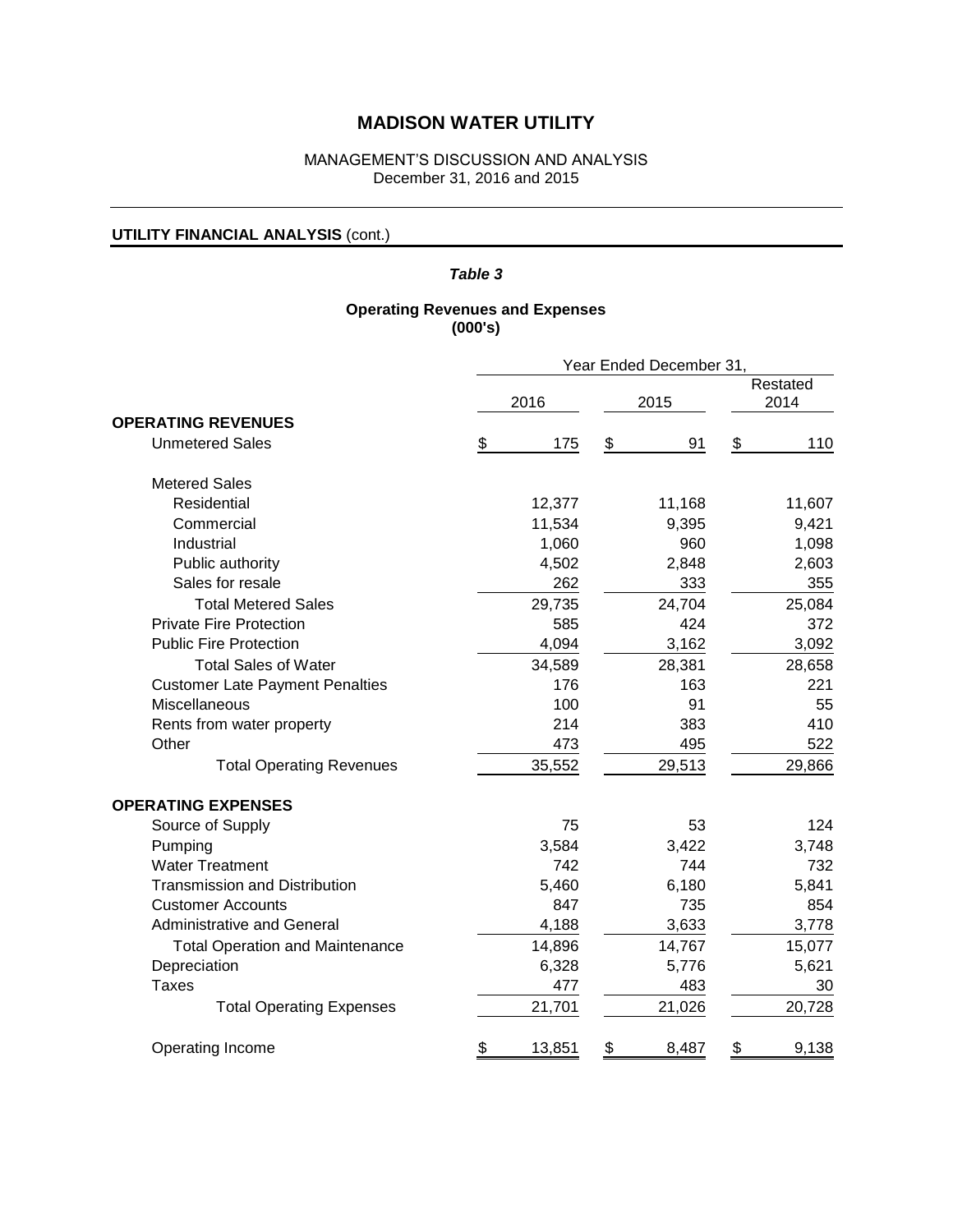#### MANAGEMENT'S DISCUSSION AND ANALYSIS December 31, 2016 and 2015

### **UTILITY FINANCIAL ANALYSIS** (cont.)

#### *Revenues*

Total revenues were \$35.5 million in 2016, compared with \$29.5 million in 2015, an increase of \$6.0 million or 20.5%. Although pumping decreased slightly (1.49%), the utility added 448 new customers in 2016, the highest number of new customers added since 2007 (536). In addition, the utility implemented a rate increase on September 29, 2015. This increase was in effect for all of 2016.

#### *Expenses*

Operation and maintenance expenses totaled \$14.9 million in 2016, compared to \$14.8 million in 2015, an increase of \$100,000 or 1.0%. In 2016, the utility changed their method of accounting for service lateral rehook expenses in relation to main replacements. These expenses are now being capitalized with the cost of the main replacement. This resulted in \$700,000 of capitalized rehook expenses in 2016. Depreciation expense increased \$552,000 or 9.6% to \$6.3 million in 2016 from 5.8 million in 2015. Interest and amortization expense was \$5.9 million in 2016, compared with \$5.2 million in 2015, an increase of \$700,000 or 13.5%.





## **Customer Growth 1996 - 2016**

In 2016, the utility received 630 new applications for service, compared with 604, 529 and 478 new applications received in 2015, 2014 and 2013, respectively. 2016, 2015 and 2014 continued the first increase in consecutive years since a record number of new applications (1,442) was received in 2002, following 1,405 new applications in 2001.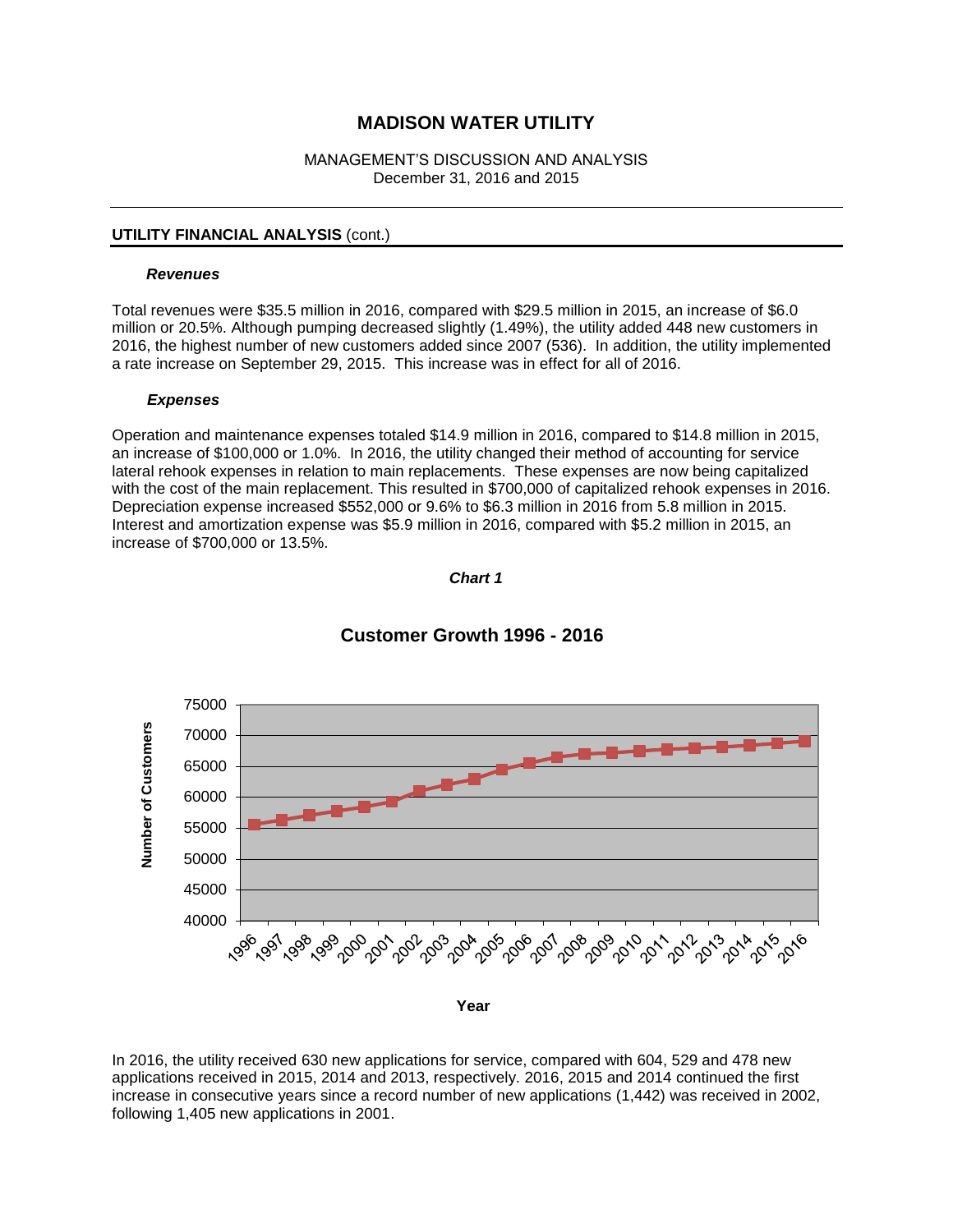### MANAGEMENT'S DISCUSSION AND ANALYSIS December 31, 2016 and 2015

*Chart 2*

**UTILITY FINANCIAL ANALYSIS** (cont.)

6.000 8.000 10.000 12.000 14.000 **Pumpage 1996 - 2016**



Pumping for the year decreased slightly (1.49%) from 9.997 billion gallons in 2015 to 9.848 billion gallons in 2016, due to moderate weather conditions and continued water conservation efforts by customers.

## **CAPITAL EXPENDITURES**

2.000 4.000

**Billions of Gallons**

**Billions of Gallons** 

The utility added a net \$21.7 million of plant in 2016. Of this amount, approximately \$5,789,000 was contributed by developers and contractors, and received by special assessment.

Capital projects paid for by the utility in 2016 included \$9.35 million for new and replacement water mains, \$2.6 million for Lakeview Reservoir reconstruction, \$9.4 million for the Operations Center Building Remodel, \$944,000 for miscellaneous pumping station work and our meter program.

Capital projects paid for by the utility in 2015 included \$12.4 million for new and replacement water mains, \$3.1 million for Lakeview Reservoir reconstruction, \$2.2 million for Unit Well 7 reconstruction, \$2.8 million for the Operations Center Building Remodel, \$1.9 million for Unit Well # 31 well drilling, design and construction, \$1.1 million to upgrade Booster Station 115, \$980,000 for miscellaneous pumping station work and our meter program.

Please refer to the notes to the financial statements for further details of the utility's capital assets.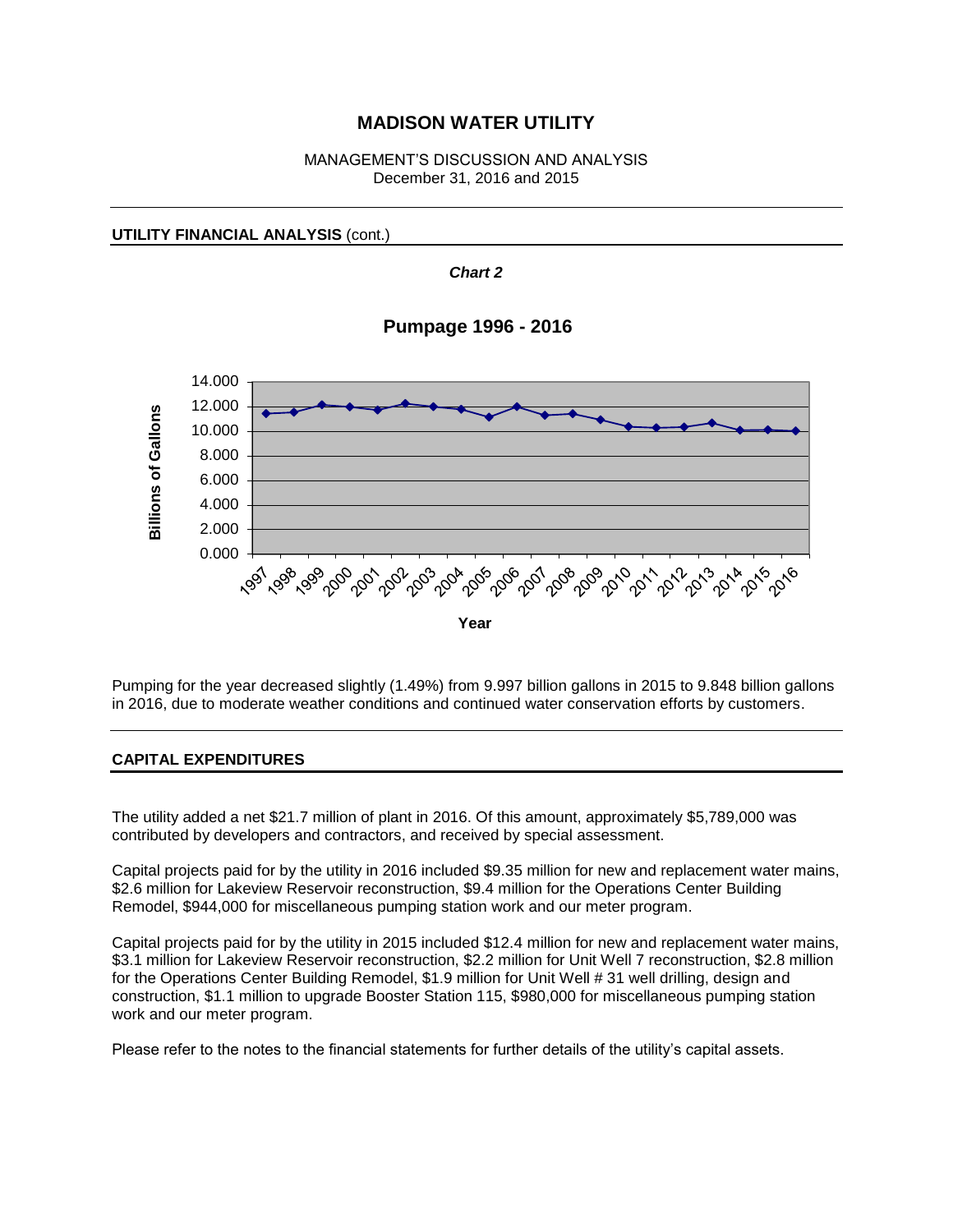## MANAGEMENT'S DISCUSSION AND ANALYSIS December 31, 2016 and 2015

## **CAPITAL BORROWING**

The previous policy of the utility had been to maintain depreciation and net revenues such that depreciation funds could be used for capital projects, and net income could be used for debt retirement. Due to the increased level of planned capital spending, the utility has looked to fund the vast majority of its capital budget needs through the sale of revenue bonds. The utility borrowed \$38.2 million in 2016, \$41.6 million in 2015, \$24.3 million in 2013, \$21.1 million in 2012, \$19.4 million in 2011, and \$13.2 million in 2010. The 2016 borrowing included \$23.8 million to fund 2016 and 2017 capital projects and \$14.6 million to advance refund 2007 revenue bonds. The utility plans a sale of revenue bonds in late 2017 to fund its 2017 & 2018 capital budget. The utility has stepped up its borrowing patterns in the last eleven years by going to the markets almost annually. Management envisions a continuation of active borrowing for the next several years.

## **ECONOMIC FACTORS AND FUTURE BUDGET ISSUES**

Madison has a unique status in terms of economic stability, being the state capital and home to the University of Wisconsin – Madison and its 43,000 students, versus the national economy. However, even as the utility's largest customer, the University of Wisconsin – Madison, is nearing the end of fulfilling its growth plans requiring additional water from the utility. While customer growth has slowed, the utility added a net 30.2 miles of water main in the last three years as its service area has grown. Growth entails the need for additional infrastructure while meeting the challenge of upkeep of current infrastructure. Management believes that future rate increases will ensure that the utility is well prepared to handle these challenges. While rates are expected to increase over time, management expects utility rates will remain near the statewide median average.

In 2012, the utility began implementing an Advanced Metering Infrastructure called *Project H2O*, to retrofit all existing water meters with a device that allows the automated collection of meter readings via a fixed network system. This allows customers to closely monitor and control their own water use and thereby conserve water, reducing system demands. The utility is able to implement water conservation rates, monitor the system for leaks, evaluate and optimize system operation, and improve customer service. The total cost of the project was \$13.9 million. *Project H2O* became operational at the end of 2013. In addition, effective September 2014, the utility converted its semiannual metered accounts to monthly, which helps customers in budgeting for a lower monthly billing.

## **UTILITY CONTACT INFORMATION**

This financial report is designed to provide customers and creditors with a general overview of the utility's finances and to demonstrate the utility's accountability for the funds it receives. Anyone having questions regarding this report or desiring additional information may contact Robin G Piper, Chief Administrative Officer, Madison Water Utility, 119 East Olin Avenue, Madison, Wisconsin 53713 or by phone at (608) 266-4656 or e-mail at rpiper@madisonwater.org.